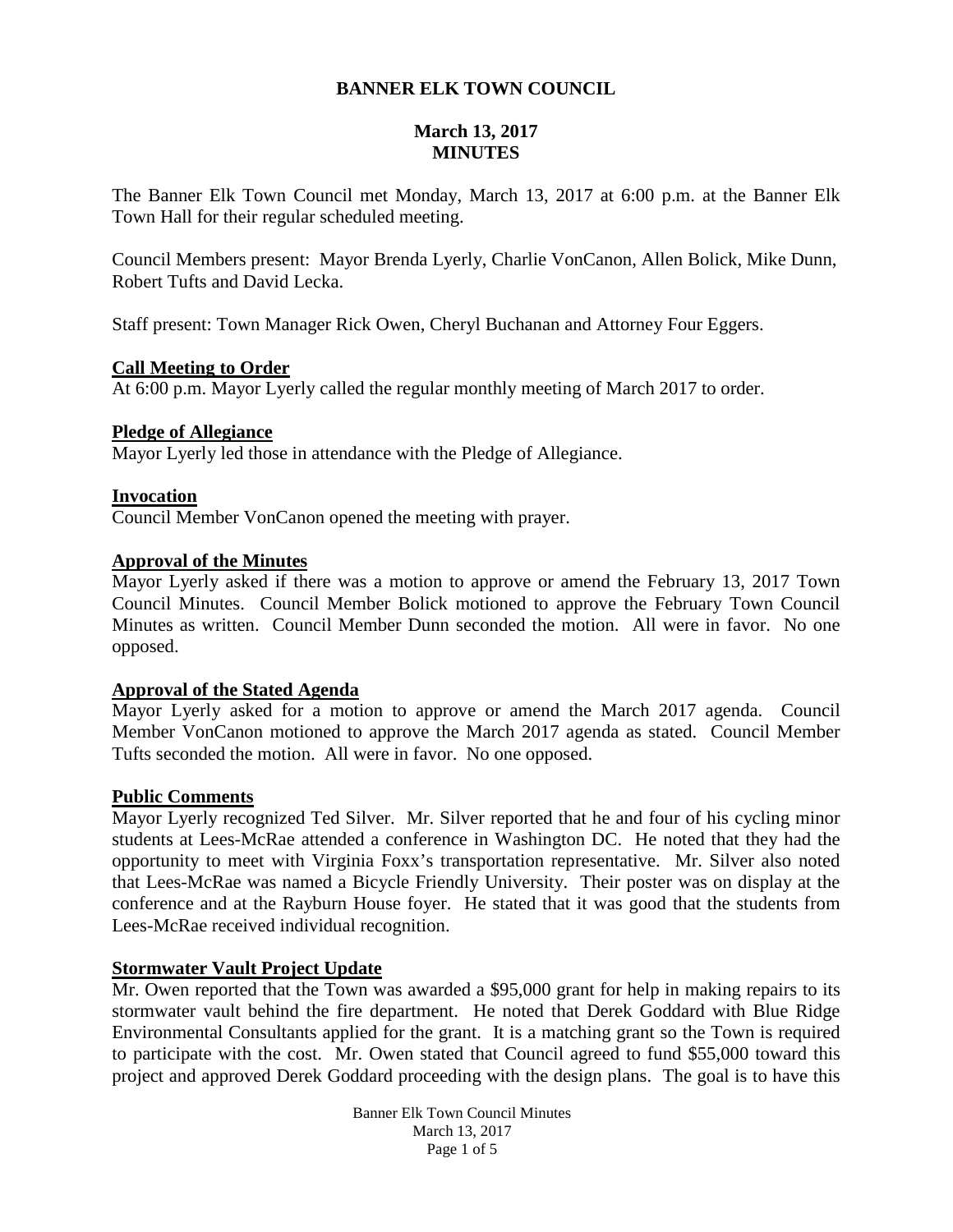project completed by June. Mr. Owen reported that the plans for the vault design are complete and Council Members have reviewed them. Derek Goddard has made a few modifications based on comments Council had about the plans. Mr. Owen also presented to Council the site plan which covers this project, the Town's long range goal of a gravel parking lot on top of the vault and future plans for the area. Derek Goddard stated that the Town had a lot of foresight to enter into this project and that he strived to make the design of the stormwater vault very maintainable for the Town. There were discussions among Council Members and Mr. Goddard regarding the gravel parking, future paving and curb and gutter, the excavation of the site, waste haul off, the reorientation of the culvert at Shawneehaw Creek, the cost of cleanout of the concrete vaults, etc. Mr. Goddard noted that upon approval by Council to get started, he plans to begin the project in April and have it completed by mid-May. Mr. Owen referred Council to a second page which relates to this stormwater project indirectly. It relates to part of the project that Derek Goddard is tied into which refers to the road interconnection between the fire department, the school and adjoining Culver Road. Mr. Owen stated that the current property owner on Culver would be affected and the Town would have to communicate its intentions. He asked Council to look over the plans and asked for their direction. Mr. Owen stated that before approaching the owner of the property, he would discuss with Mr. Eggers the legalities of a couple of options (obtaining an easement for a portion of the property vs. deeding a portion of the property to the Town for the road). Mayor Lyerly asked if the property was wide enough for 2-way traffic. Mr. Goddard stated that the area is 24 ft. wide and the design includes a curb and gutter section and sidewalk. It would be a nice street. Council Members supported moving forward with this future project. Mayor Lyerly asked if there was a motion to approve the plan for the construction of the stormwater vault. Council Member Tufts motioned to approve the stormwater vault plan. Council Member Lecka seconded the motion. All were in favor. No one opposed.

### **Wellhead Protection Plan**

Mr. Owen reported that the Town has been working with the North Carolina Rural Water Association to update the Town's Wellhead Protection Plan. The Town originally received the plan in 2008 and due to be updated. Mr. Owen presented the plan to Council and noted that the Town needs to have a public review period before it is approved by the state. He suggests Council setting the public review dates beginning March  $20<sup>th</sup>$  and running through the next Council meeting on April  $10<sup>th</sup>$ . Mr. Owen stated that Council will have a week to review it and needs to let him know if they have any comments or additions to add to it before it becomes public. The State calls for a public review only; however, Council could also call for a public hearing at the next Council meeting and offer any comments that were made. Mr. Owen noted that the process also involves Council granting authority to the Town Manager to implement the plan and approve any changes necessary for plan approval by the State. Council Member Tufts motioned to make available for public review the draft of the Well Protection Plan beginning March  $20<sup>th</sup>$ , call for a Public Hearing at next month's meeting on April  $10<sup>th</sup>$  followed by its adoption and authorize the Town Manager to implement the plan. Council Member Lecka seconded the motion. All were in favor. No one opposed.

# **Mount Calvary Church Annexation, Request Public Hearing**

Mr. Owen reported that Mt. Calvary Baptist Church was annexed into the Town in 2006. Last summer Council approved Staff to certify their petition for annexation of additional adjoining property (5.138 acres) into the Town limits. There were issues involving the survey of the property and deeds required, but now Staff is ready to certify their petition and requests Council to call for a Public Hearing at next month's meeting in order to proceed with the annexation.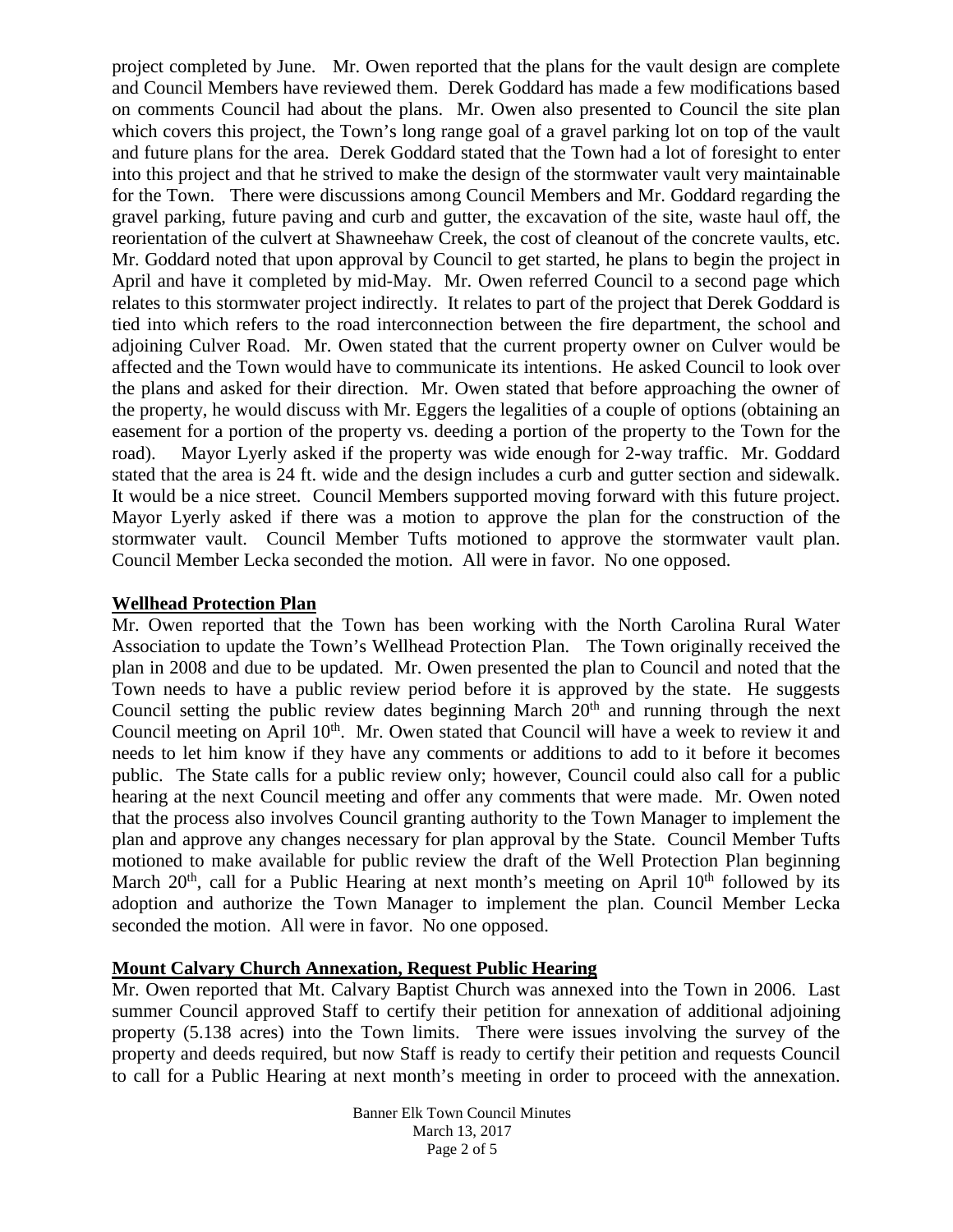Council Member Lecka motioned to call for a Public Hearing at the April 10<sup>th</sup> Council Meeting. Council Member Tufts seconded the motion. All were in favor. No one opposed.

# **Vacant Board Seats**

Cheryl Buchanan reported that there are vacant seats on both the Board of Adjustment and Planning Board. She noted that there are five members on the Board of Adjustment, which is a full board, but there are no alternate members. One in-town and one ETJ alternate is needed. Ms. Buchanan noted that the Board of Adjustment is a fact driven voice directed strictly by ordinance which requires a serious-minded person to serve on the board. She reported that the Planning Board needs three members (one in-town and two from the ETJ). This Board has been operating without two members for some time. Mayor Lyerly asked that Council Members provide Ms. Buchanan with their recommendations as soon as possible.

# **Historic Banner Elk School Project Updates**

Mr. Owen reported he has spoken with Stewart Gray, who is working on the Historic Registry process, regarding the gymnasium space and the theater lease. Mr. Gray sent renovation plans to the State for review. No final decision has been made. Mr. Owen noted that it won't be an issue long term, but there was a concern regarding these renovations creating changes to the application. The Town was hoping the State would have its hearing regarding the application in June for approval. If there any issues related to the theater renovations, it could be in the fall.

Mr. Owen stated that Ensemble Stage has begun renovations. Jo-Ann McMurray and the Chamber have been helpful in seeking out volunteers to help them with painting, etc. before they start work on the stage. Mr. Owen noted that there was an open house last week for Carolina Mountain Life which attracted a lot of inquiring people on the activity going on in the gymnasium.

Mr. Owen reported that the Town currently has two renters in the school: Common Grounds and Carolina Mountain Life.

Mr. Owen noted that regarding the free-standing sign currently in front of the school, Bill Dicks is working on a design for the sign which will also list the tenants in the school. He is designing it so that it can be reused if needed to be moved or replaced.

Mr. Owen stated that he has spoken to a potential renter about two rooms fronting the street near the gymnasium. Both rooms are the next logical rooms to rent and have not been renovated. They are both unheated as well as the two across the hall now being used by Ensemble Stage. He noted that he has discussed with this potential tenant possible renovation costs, heat for the space, offsetting renovations with rent, etc. Mr. Owen noted that Council Member Bolick received quotes for heating all four rooms off of one unit. The heat unit costs approximately \$10,000 and an additional \$4,000 for air conditioning. Mr. Owen noted that to date, the Town has not invested any money, other than donations, into the building. Now that the Town has tenants and potential tenants interested in the building, he feels safer in recommending to Council that the Town invest some money into the building. Mr. Owen asked that Council give him their thoughts on the Town fronting the money to make those four spaces more useable. He also recommended installing the heating system now and later installing the air conditioning portion. After some discussion, Council Members agreed to move forward with investing in the heating system. Mr. Owen stated that there is money in the budget for the Historic Banner Elk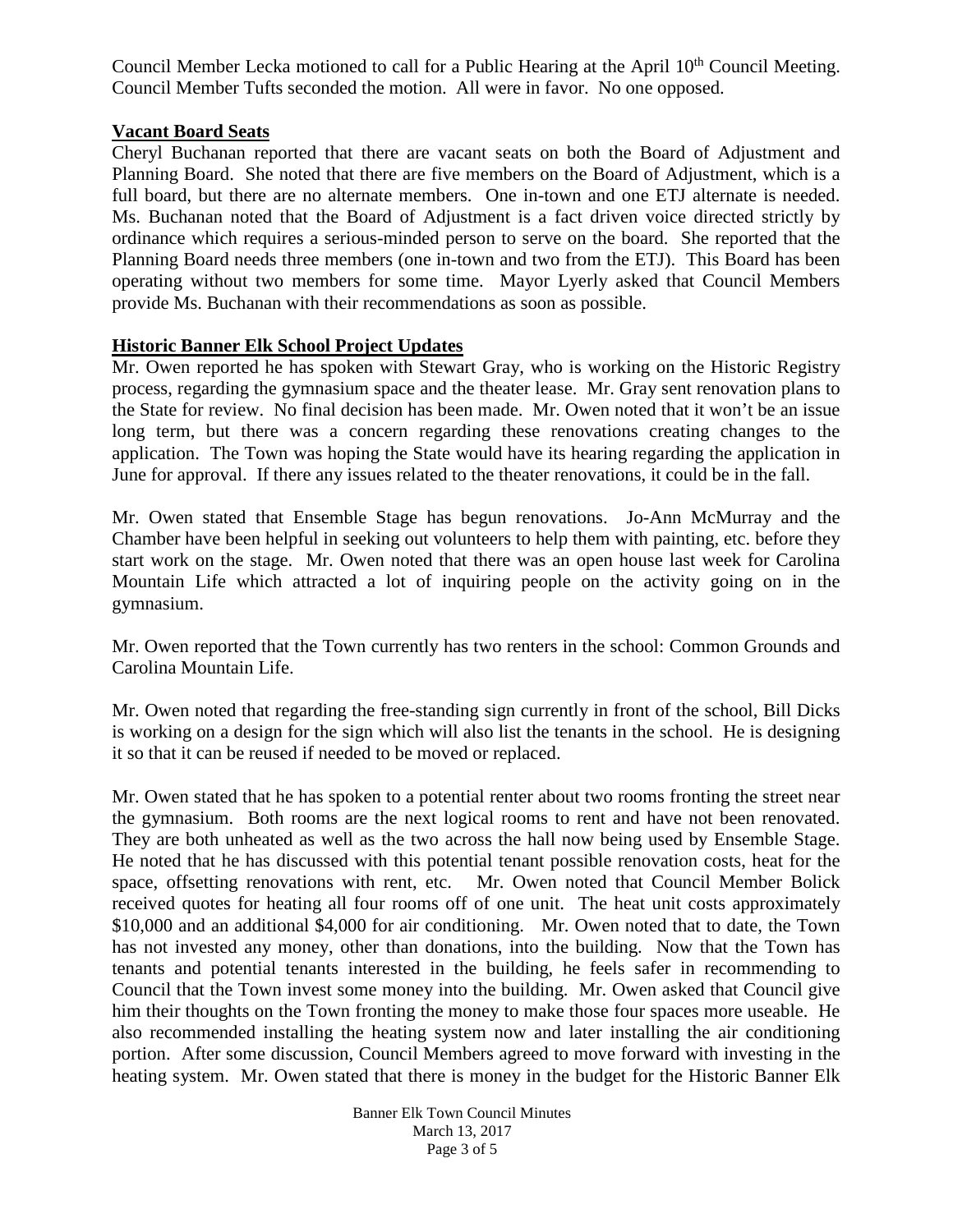School and will come back at next month's meeting with a budget amendment. There were discussions among Council Members about recouping costs that the Town invests in the building along with rent and renovation costs.

Mayor Lyerly approached Council regarding the need for an art gallery in the Historic Banner Elk School for a cooperative of local artists displaying their work which would be for sale. She noted that the plan is still being created and would like to confirm the space to be used before going too much further. The room she is looking at would be the carpeted, corner room (#5). The Town could possibly collect a portion of the sales instead of collecting rent. There were discussions among Council Members regarding the management of the gallery, art gallery vs. an art cooperative, a similar concept which exists already in the Book Exchange, moving the gallery to another room if an opportunity arises that a potential tenant is interested in that room, murals on the hallway walls, etc.

Council Member Bolick stated that the Council still needs to name the school building and reiterated that the name should be the "Cultural Arts Center at the Historic Banner Elk School." He noted that the building is now home to Ensemble Stage, the Book Exchange, Carolina Mountain Life, etc. and the name encompasses who we are. He noted that it would indeed help naming the facility in applying for grants. Council Members agreed. Council Member Bolick motioned to name the school the Cultural Arts Center at the Historic Banner Elk School. Council Member VonCanon seconded the motion. All were in favor. No one opposed.

Council Member Bolick reported that the committee is continually working on grant applications to further help the school. He noted that currently the committee is working on a grant application to refurbish the entire hallway area (floors to match the Book Exchange, painting, and possibly featuring murals on the walls). Different options for the hallway were discussed among Council Members.

# **Manager's Update**

Mr. Owen reported that included in Council Member's packet are the police report, planning, zoning, tax collection report and the advertisement of tax liens on real property. Also attached is a copy of the January 12, 2017 High Country ABC Board Meeting Minutes. He stated that the financial report should be ready by the end of the week. Mr. Owen noted that if there were any questions regarding these reports to let him or staff know.

Mr. Owen reported that on Thursday, April  $20<sup>th</sup>$  the Town of Banner Elk will host the High Country Municipal Association meeting. He noted that if Council has any topics of discussion to be presented at the meeting to let him know.

Mr. Owen stated that in regards to the sidewalk project, the plans are ready to be presented to DOT for approval of the right-of-way. The Town is moving forward with this project.

At 6:54 p.m. Council Member VonCanon motioned for Council to proceed to closed session pursuant to NCGS 143-318.11. Council Member Dunn seconded the motion. All were in favor. No one opposed. Mayor Lyerly thanked everyone for coming.